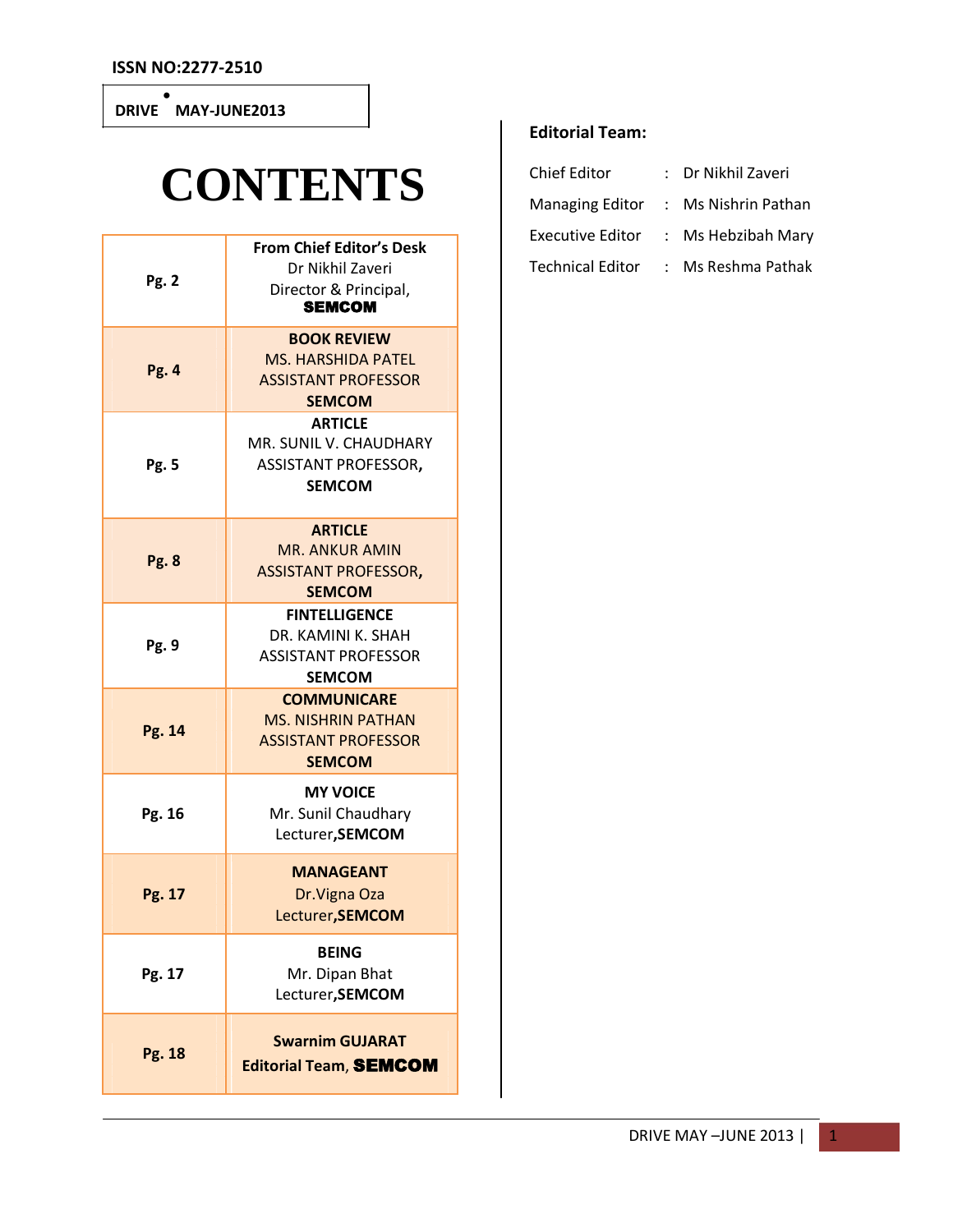# **DRIVE**

#### **From the Chief Editor's desk:**

#### **Technology and Education:**

The modern world is characterized by speed, uncertainty, complexity and competition which are hurdles in the way of progress and development. Only education can counteract these hurdles. But the strongest point of contention is that can education imparted through traditional methods and conventional ways be of any help. It goes without saying that the answer is definitely no, for the traditional methods do not encompass a wide range of tools needed to work the miracle. With the incredible changes and the rate at which the world is growing in all areas, the need for technology in education has become an indisputable fact.

Technology has helped mankind make progress in leaps and bounds. The ever evolving technology has contributed to the comfort, welfare and growth of mankind in all possible ways and in ways beyond one's imagination and dreams. The penetration of technology has been unthinkable and it has brought about changes, quite poignant, by refining and synchronizing the different crucial aspects of planning, organizing and functioning in every field. The field of education is no exception and the field has undergone extraordinary changes with the magical touch of technology.

One cannot but acknowledge and accept that technology has replaced traditional pedagogical tools and this gives greater flexibility, cutting edge, appeal and application to teaching-learning process. Technology has promoted and facilitated e-learning and the introduction and use of technological devices like mobile phones, smart phones and tablets have the caught the attention of academicians for their potential resources and inherent advantages that can be used and

manipulated in the teaching-learning process. It has redefined the meaning of teaching-learning and rewritten the concepts of pedagogy.

There is a paradigm shift in the teacher-student relationship and teaching-learning process. Education has become student centric where the teacher is no longer a dispenser of knowledge but a facilitator of learning. Students have become participants rather than spectators and this has resulted in the personalization of education. Rather that concentrating solely and merely on books, technology has helped to pool in the talents and skills of students by enhancing their creativity, imagination and perception that help in multidimensional approach to different aspects of their life and career. Traditional educational methods had no scope for research that is copiously provided through technology. Rather than dispensing knowledge, teachers have become through technology creators and generators of new knowledge and in the process they have themselves become lifelong learners. Lifelong learning is an important aspect of teaching-learning process for change is the only constant in the world. Parents who were sole spectators in the traditional methods have become active participants thus adding another important indispensable dimension to the concept of education.

Technology in education allows space for collaboration with society, institutions, organizations, government agencies, companies, etc. which paves way for a sound and whole development of personality, intellect and awareness. This kind of a healthy collaboration enhances cooperation, coordination, analytical skills, reasoning ability, problem solving skills, and decision making powers amongst students. It also helps in acquiring new skills, information and knowledge and helps students become better players in life and profession. The modern scenario is an era of specialization and technology helps students choose the right area in accordance with their aptitude and inclination and it is made possible through the extensive exposure and analysis given by technology. The empowerment it provides to teachers and students and to teacher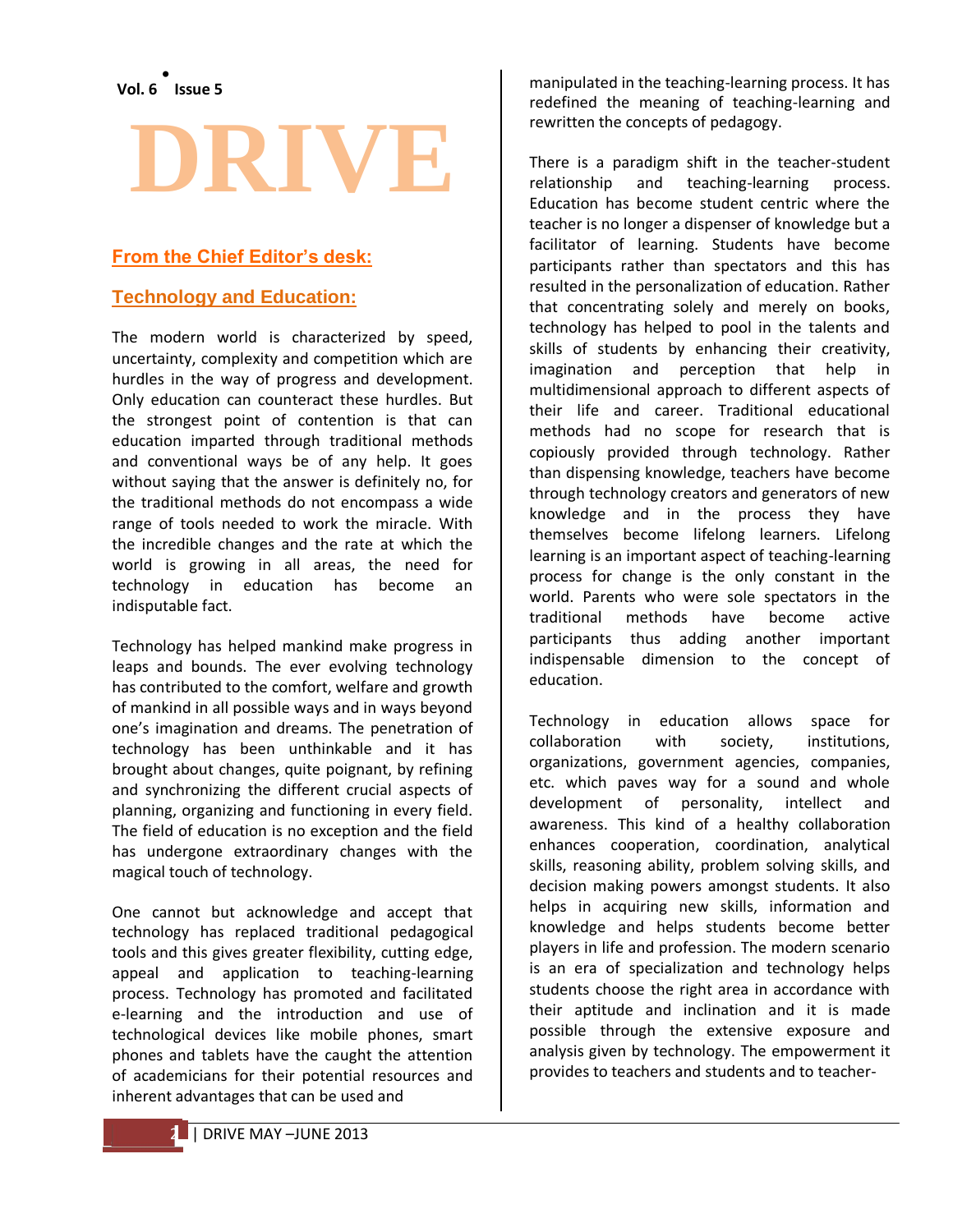student relationship brings about differences and results that are both qualitative and quantitative.

The raw facts that are given in classrooms are processed into refined data, useable knowledge and applicable truths with the help of technology. The process which requires a lot of time is achieved within the stipulated time with the help of technology. Technology helps is aiding and speeding up the process through greater inputs. It enables the raw facts to be arranged in a platter in a functional form according to the needs of the students and situations. In this method learning is not confined to the requirements and limitations of textbooks and prescribed books. It gives way to exploration, survey, research, investigation and enquiry. Thanks to the intervention of technology assignments and projects of complex nature which were totally unheard of in the earlier methods are tackled effortlessly, thereby adding much more to what is already learnt. This process of learning involves experiment, examination and scrutiny and hence what is learnt is lifelong, valuable, meaningful and relevant. Gathering information is not narrowed to one source but multiple sources that are more authentic and tested.

Technology has given birth to new methods of instruction and learning. It ensures that the field of education remains in constant touch with the outside world for myriad reasons like mutual benefit, stability, development and growth. To be an active player and participant in the global economy and world market, students need to have interdisciplinary knowledge and approach. The world exists, thrives and progresses on the close, tangible and unbreakable bond that exists among the different disciplines, for the world needs the features of all the disciplines. It is acquired through the coverage given by technology. The end results are generation of new job opportunities and sustainable employability.

Technology ensures that education does not stop with school or college but continues even at home or everywhere the student goes. The students carry with them a storehouse of knowledge and a wealth of information which can be used or

disseminated depending on the situation. The most important outcome would be that since all the tasks are accomplished within a short span of time, students have abundant time to pursue their passions, dreams, hobbies, etc. It results in a sound overall development of time. It prevents students from becoming bookworms or couch potatoes and helps them nourish their spiritual, physical, mental and psyche wellbeing.

Success requires students to have a global perspective. Technology brings students of different countries together and makes them into a team that enables better learning, understanding and assimilation. Technology is of great help to students with learning disabilities for it aids them in learning at their own pace and level. It keeps students in constant touch with what is being taught and learnt. Technology makes communication and interaction with experts round the world possible which further strengthens the learning and widens the horizon of knowledge. Furthermore technology dispels disparities among the haves and the have nots by enabling students to have access to the same source of information. So education has become a continuous process.

Technology has made teaching learning process enjoyable and significant. Students rather than being the end result of the process have become an essential part. The time has come for not how and what teachers want to deliver, but how and what students want to receive.

#### **By:**

**Dr. Nikhil Zaveri**

**Director & Principal,**

#### **SEMCOM.**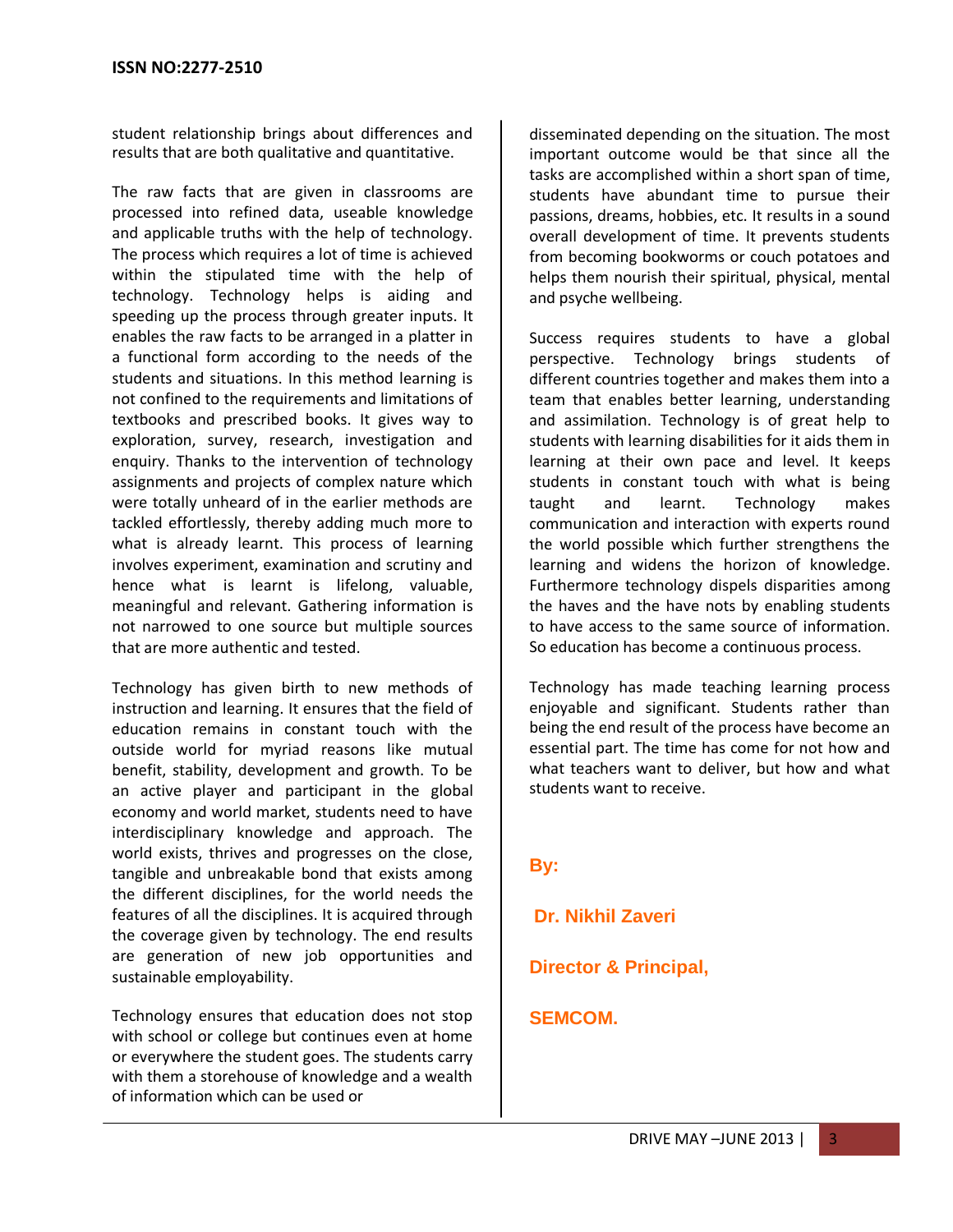#### **Book Review: NANOTECHNOLOGY**

#### **BY:J. Menon**

#### About the Author:

J. Menon (born 1968) has done his M. Tech in Nanotechnology. He has written various articles on science and nanotechnology for magazines and periodicals which have been useful for students. Presently he is doing advance research on nanotechnology and other sciences.

Description and summary:

If you are going to read one non-technical book on nanotechnology, this is the one. The book explains how we can think about technologies that have not yet been developed.

This book explores both the opportunities and the perils that these technologies will present, and discusses how we can prepare to cope with them. This book provides an excellent introduction to nanotechnology. For those already familiar with the concepts, it makes more concrete the possible early stages of implementation and the effects upon day to day human life.

For any new technology, public perception plays a critical role in its eventual deployment and commercial acceptance. Nanotechnology is not an exception, despite being considered by many as the newly emerging, ultimate technology with abundant promises to solve all sorts of problems faced by humanity. On the other hand, opponents accuse this as being too 'far-fetched' and fictitious with undue publicity and this has been widely criticized as a mere waste of public money with inherent dangers of the unjustified hype by the invisible nano world.

Irrespective of these opposing views, there has been plenty of excitement with new fundamental phenomena and in this respect the book by J. Menon brilliantly exposes many methods to synthesize anno particles, disperse them in a carrying fluid to form a composite and exploit its extraordinary properties.

This book describes what nanotechnology will mean in practical terms, so that more people can think more realistically about the future.

The basic things about nanotechnology are described with day to day examples in the introduction. This book focus on the areas like how nanotechnology can affect in our life, nanotechnology for cancer treatment, environmental regulations, forest product industries, nanotechnology in agriculture and food, nano science research for energy needs, nanotechnology solutions for water, space development programs, environmental risks of nano particals, nano particals in workplace, nanotechnology in developing countries, ethical and political implications of nanotechnology, intellectual property rights in nanotechnology.

Nanotechnology in our life has detailed discussion on different areas like security, superior, lightweight materials, advance computing, increased situational awareness, powerful munitions, healthcare, diagnostics, novel drugs, resources, energy, water, robotics etc. What can we expect from nanotechnology? What will be improved? What will be new? - are some of the questions discussed in the book. It really adds much knowledge to the reader. In fact we use nanotechnology in our day-to-day lives without much realizing it.

In environmental regulation the environmental risks and benefits of nanotechnology is explained.

J. Menon very competently argues that "objects are constructed by tiny molecular machines, such as cells and organelles, working from the bottom up". (Page 45)

J. Menon has discussed environmental risks of nanoparticles by how deposition in the lung parenchyma may eventually lead to the development of a chronic diffuse interstitial fibro nodular lung disease, like silicosis and asbestosis, or to lung cancer. He has also given idea about the adverse health effects of particle exposure at the work place. (Page 219)

He has clarified the underrating of nanotechnology and synthesized discussions on issues of relevance, appropriateness and distribution with respect to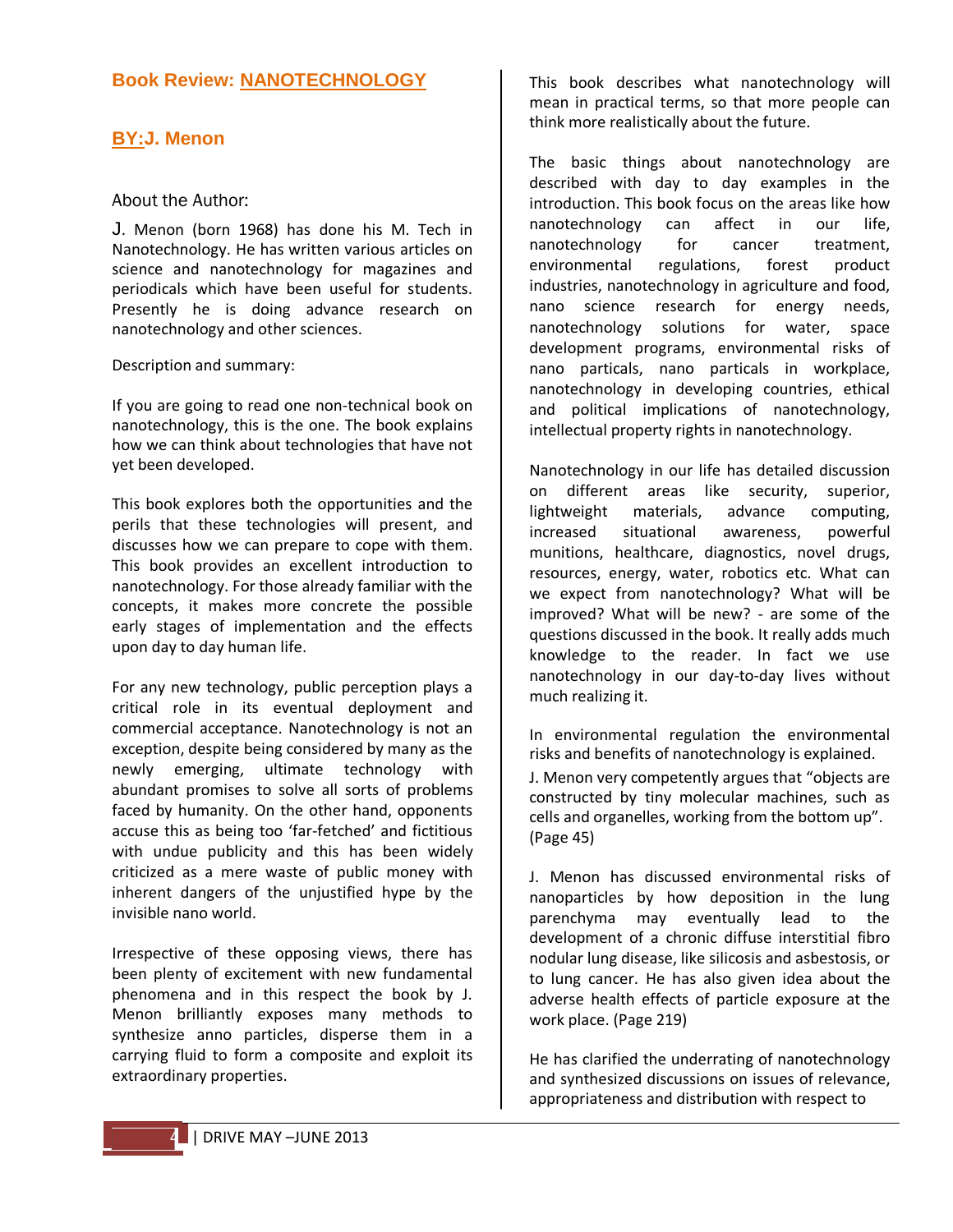developing countries. In support, recent developments in nanotechnology and healthcare are provided. (Page 241)

He has also discussed some economic and technological barriers as well as application obstacles oppose the utilization of nanotechnology components in space. (Page 165)

J. Menon has focused on the interrelationships between nano scale material characteristics and the resulting product endues property improvements.

I read this book twice and I personally advise everyone to read this book. The author has explained technical things in easy language. My favorite part of this book is "Nanotechnology in Agriculture and Food". Developing countries such as Iran have adopted their own nanotechnology programs with a specific focus on agricultural application.

The applications of nanotechnology is discussed in the production of various kinds of detergents, paints, ceramics, air conditioning systems, vacuum cleaners, home appliances, shoes and garments. The impact of nanotechnology on food industry and products entering the market, the safety of food will remain prime concern. This will ensure food security and safety, as well as technology which alert customers and shopkeepers when a food is nearing the end of its self-life.

The Critical Analysis:

This book is worth reading and provides much nano information about nanotechnology. But there are certain printing errors in the book. The information can be made rich by adding photographs for relevant information. So, read it and add to your knowledge.

#### **BY:**

**MS. HARSHIDA PATEL**

**ASSISTANT PROFESSOR,**

**SEMCOM.**

#### **Article: Organizational Climate and Culture**

Organizational culture "consists of the norms, values and unwritten rules of conduct of an organization as well as management styles, priorities, beliefs and inter-personal behaviours that prevail. Together they create a climate that influences how well people communicate, plan and make decisions". Strong values let people know that is expected of them. There are clear guidelines as to how employees are to behave generally within the organization and their expected code of conduct outside the organization. Example Herman Miller, Dell, Southwest airlines.

"Organizational culture is concerned with how employees perceive the basic characteristics like individual autonomy, structure, reward, conflicts and consideration. Every organization has a unique and distinct culture of its own. Therefore, one organization can be distinguished from other in terms of culture" - J. P. Campbell

Elements of Organizational Culture

The basis of organizational culture lies in the following elements:

- 1. Individual Autonomy: The degree of responsibility, freedom and opportunities of exercising initiative that individuals have in the organization.
- 2. Structure: The degree to which the organization creates clear objectives, performance expectation and authority relationships.
- 3. Management Support: The degree to which managers provide clear communication, assistance, warmth and support to their subordinates.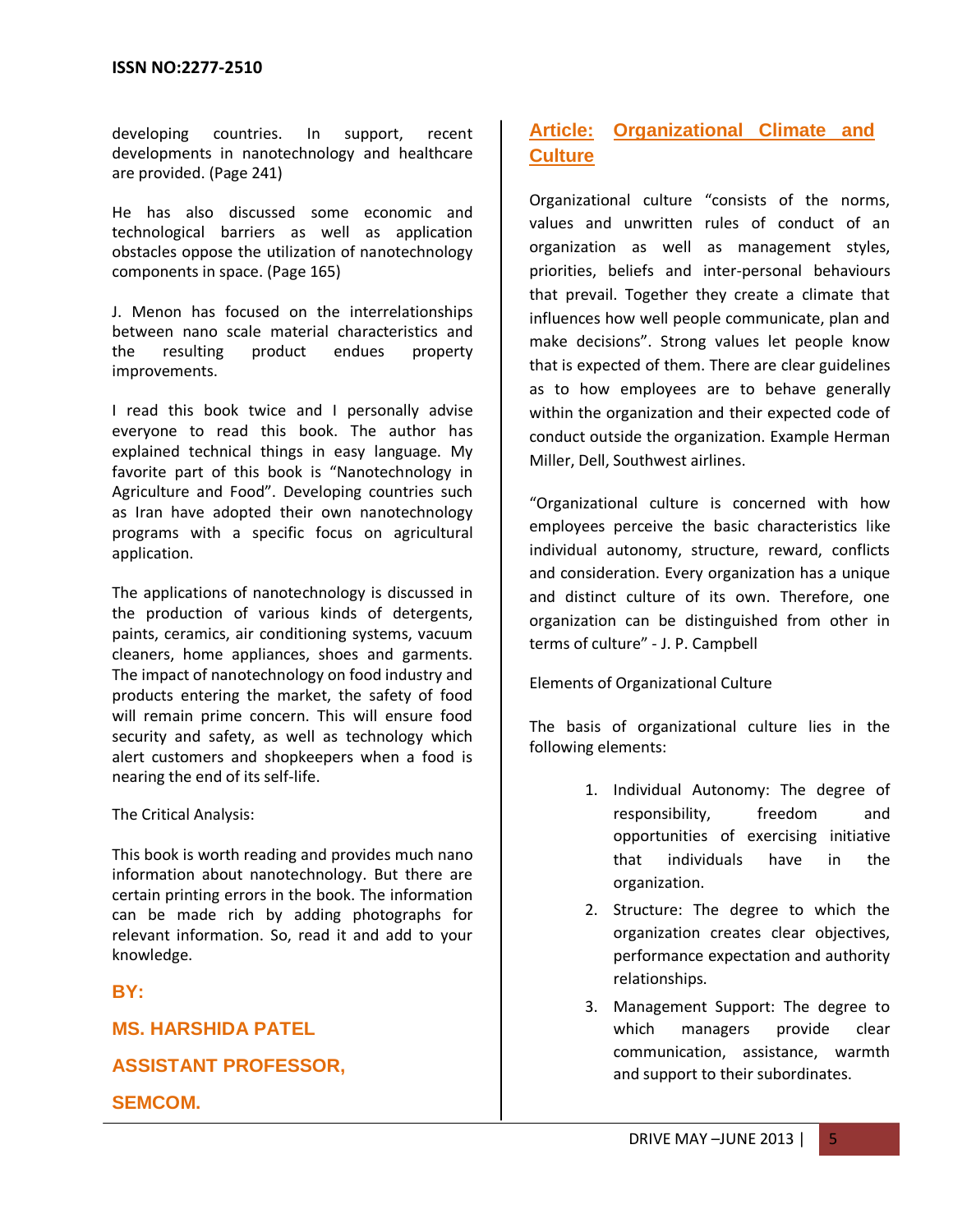- 4. Identity: The degree to which members identify with the organization as whole rather than with their particular workgroup or field of professional expertise.
- 5. Performance Reward System: The degree to which reward system in organization like increasing salary, promotions etc. is based on employee performance rather than on seniority, favouritism and so on.
- 6. Risk Tolerance: The degree to which employees are encouraged to be innovative, aggressive and risk-taking.
- 7. Conflict Tolerance: The degree of conflict present in relationships between colleagues and work- groups as well as the degree to which employees are encouraged to air conflicts and criticism openly.

Characteristics of Organizational Cultures

- Distinctive Organizations, like fingerprints, are unique. Each has its own history, patterns of communication, systems and procedures, mission statements and visions, stories and myths which, in their totality, constitute its distinctive culture.
- Stable Cultures are relatively stable in nature, usually changing only slowly over time. Exceptions to this condition may occur when a major crisis threatens a firm or when two organizations merge with each other.
- Implicit Most organizational cultures have historically been implicit rather than explicit. More recently, though, organizations have begun talking about their intended cultures, and many top leaders see one of their major roles as speaking about the kind of environment they would like to create within their firms
- Symbolic A defining characteristic of most cultures is that they are seen as symbolic representations of underlying beliefs and

values. Employees make inferences about it from hearing stories about the way things are done, from reading slogans that portray corporate ideals, or from watching ceremonies in which certain types of employees are honored.

- Integrated Cultures will be more easily recognized when their elements are generally integrated and consistent with each other.
- Accepted Most members must at least accept, if not embrace, the assumptions and values of the culture.
- A reflection of top management Most cultures evolve directly from top management, who can have a powerful influence on their employees by what they

say. However, management's actions are even more important to watchful employees, who can quickly detect when managers give only lip service but not true support to certain ideals, such as customer service and quality products.

- Subcultures A culture may exist across an entire organization, or it may be made up of various subcultures- the environment within a single division, branch, plant, or department.
- Of varying strength Finally, cultures have varying strengths - they can be characterized as relatively strong or weak, depending largely on the degree of their impact on employee behaviour and how widely the underlying beliefs and values are held.

#### Organizational Climate

"Organizational climate is a set of characteristics that describe an organization and that: (a) distinguishes one organization from another, (b) are relatively enduring over a period of time, and

(c) influence the behaviour of people in the organization" - G. A. Forehand and B. V. H. Gilmer

Organizational climate is the summary perception which people have about an organization. Organizational climate is the manifestation of the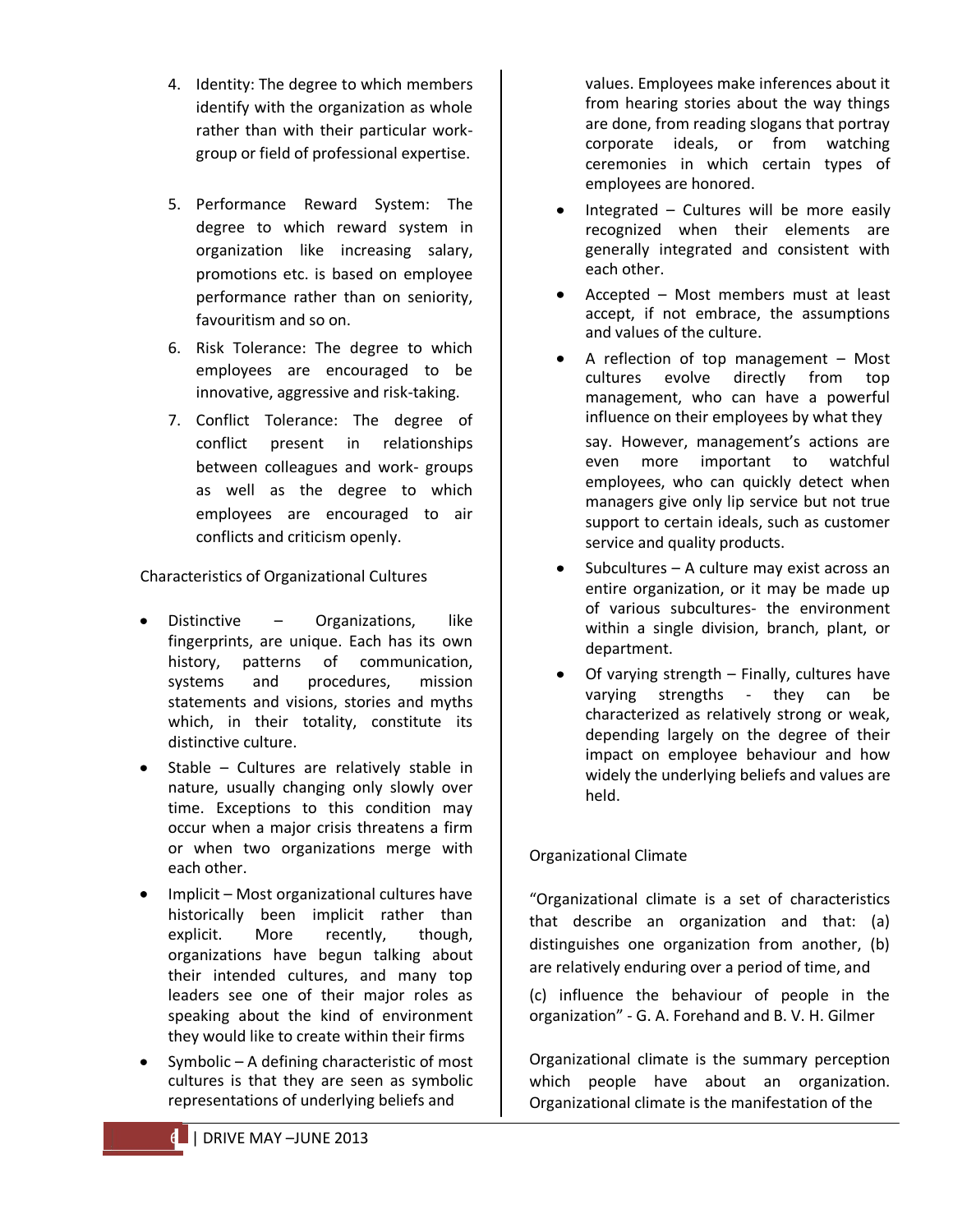attitudes of organizational members toward the organization itself. An organization tends to attract and keep people who fit its climate, so that its patterns are perpetuated at least to some extent.

#### Elements of Organizational Climate

- 1. Individual Autonomy It implies the degree to which employees are free to manage themselves, have considerable decisionmaking power and are not continuously accountable to higher management.
- 2. Position structure It refers to the degree to which objectives of the job and methods for accomplishing it are established and communicated to the employees.
- 3. Reward Orientation It means the degree to which an organization rewards individuals for hard work and achievement.
- 4. Task Orientation If the management is task oriented, the leadership style will be autocratic. The employees will have to speed up the pace of work to please their bosses.
- 5. Relations Orientation or Consideration The organizational climate will be considerate and supportive if the managers are relations-oriented while dealing with the workers. This will produce team spirit in the organization.
- 6. Job satisfaction  $-$  The workers feel happy if the jobs are designed to allow the workers to use their innovative skills.
- 7. Morale Morale represents a composite of feelings, attitudes and sentiments of organizational members towards the organization, superiors and fellow members. If it is high, there will be an atmosphere of cooperation in the organization.
- 8. Control The control systems may be either rigid or flexible. If the control is

rigidly followed, there will be impersonal or bureaucratic atmosphere in the organization. The scope for self-regulation will be minimum.

#### Conclusion

The advantages of sound organizational culture are ultimately reflected in employee performance and satisfaction. The study of the organizational climate is necessary for an insight into important dimensions such as communication, cooperation, creativity, employee satisfaction, morale etc. All these determine the effectiveness of the organization.

#### References:

- (1) L.M. Prasad, Organizational Behaviour, (Sultan Chand & Sons, New Delhi 2005)
- (2) T.N. Chhabra, et. al., Management and Organizational Behaviour, (Sun India Publications, New Delhi 2007)

#### **BY:**

**MR. SUNIL V. CHAUDHARY**

#### **ASSISTANT PROFESSOR**

#### **SEMCOM**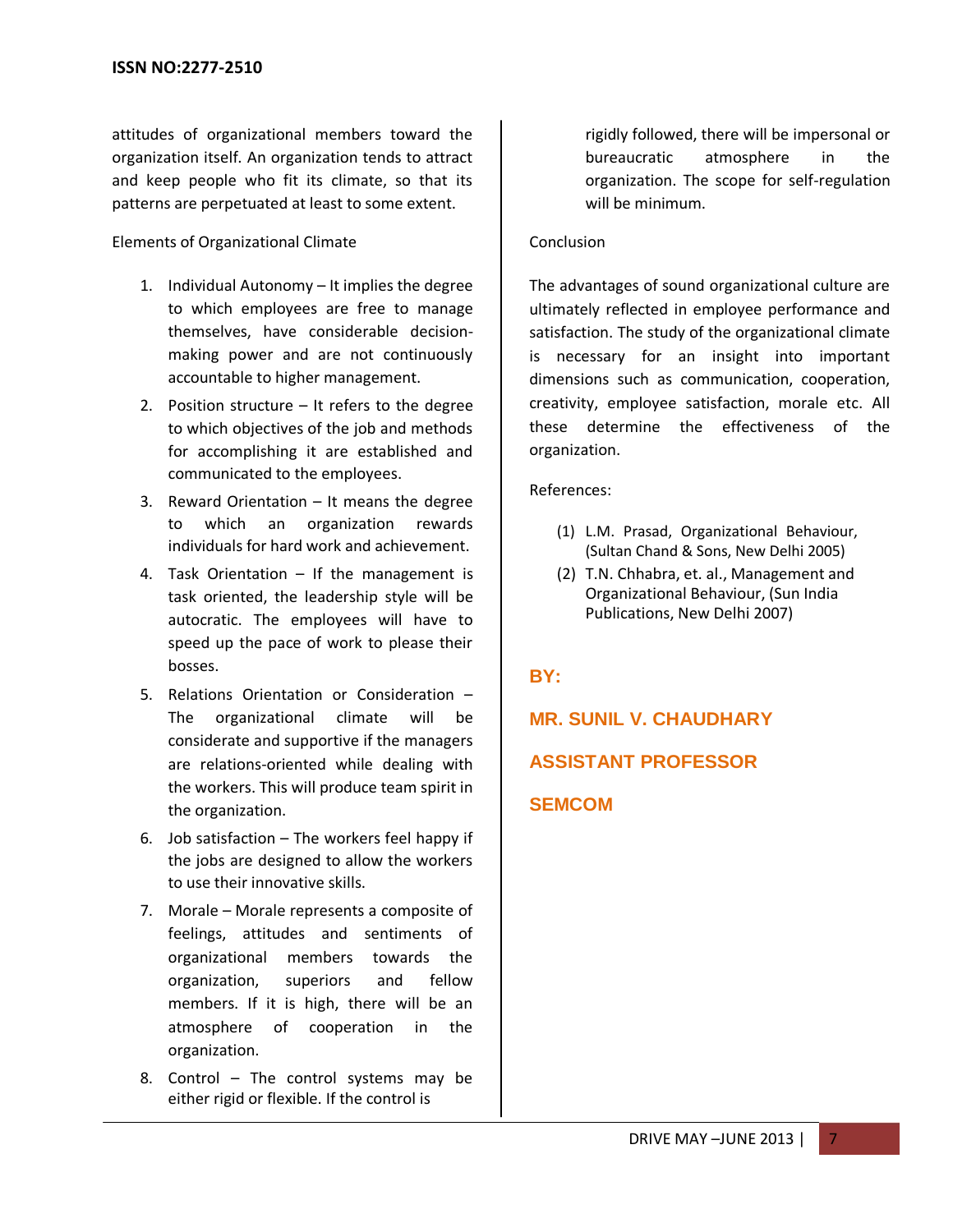#### **Article: The Sixteen Monumental Approaches of Guerrilla Marketing**

1. Commitment – You will have to make an unwavering commitment to market your business. You must have commitment to your marketing program.

2. Investment – For your marketing efforts to work, you must invest yourself and your resources in your guerrilla marketing tactics – not just a token effort and quit. So think of the program as an investment.

3. Consistent – Everything you do for your guerrilla marketing must be done consistently, not haphazardly and you see to it that your program is consistent.

4. Confident – The reasons people patronize a business are because of your process, selection, service, and quality (what they get out of it). They must be confident in all these areas to buy from you. You must make your prospects confident in your firm.

5. Patient – You must be patient to build that confidence in the market. You must be patient in order to keep a commitment.

6. Marketing is not advertising – It is an assortment of weapons. You must test many of them. Look at the results and ruthlessly eliminate those tactics that do not hit it out of the park, in terms of resulting sales. You must see that marketing is an assortment of weapons.

7. Make it convenient – There is a dirty lie in business that time is money  $-$  do not believe it, rather time is life. Value your client or prospects time and they will value you more. You must know that profits come subsequent to the sale.

8. Subsequent to the sale – The real money is in the lifetime value of the new client. Recognize that that is when the money will roll in. You must aim

to run your firm in a way that makes it convenient for your customers.

9. Amazement – Be sure to tell your prospect the amazing things you offer – the things you take for granted in your business. They will not know it unless you tell them. Put an element of amazement in your marketing.

10. Measurement – This one is hard to use. You need to try lots of marketing tools and measure each one. Ask every prospect and client where they heard of you. Only if you measure your marketing efforts can you eliminate the wasted 50%. Use measurement to judge the effectiveness of your weapons.

11. Involvement – Listen to customers. Involve them in what you are doing, what you are delivering to the market. Respond to what they say, follow-up with newsletters. Prove your involvement with customers and prospects by your regular follow-up with them.

12. Dependent – We are in an interdependent society now (more so on internet). Recognize this and use it to market to your audience. Learn to become dependent on other businesses and make them dependent on you.

13. Armament – Armament is the appropriate equipment to wage a particular battle. In business now, that means being technologically astute and applying technology wherever we can. You must be skilled with the armament of guerillas, which means technology.

14. Initiate – The intention of your initial marketing is to get their consent to engage with you, and then you can broaden that to lead them where you want them to go with you. Use marketing to gain

consent from prospects, and then broaden that consent so that it leads to the sale.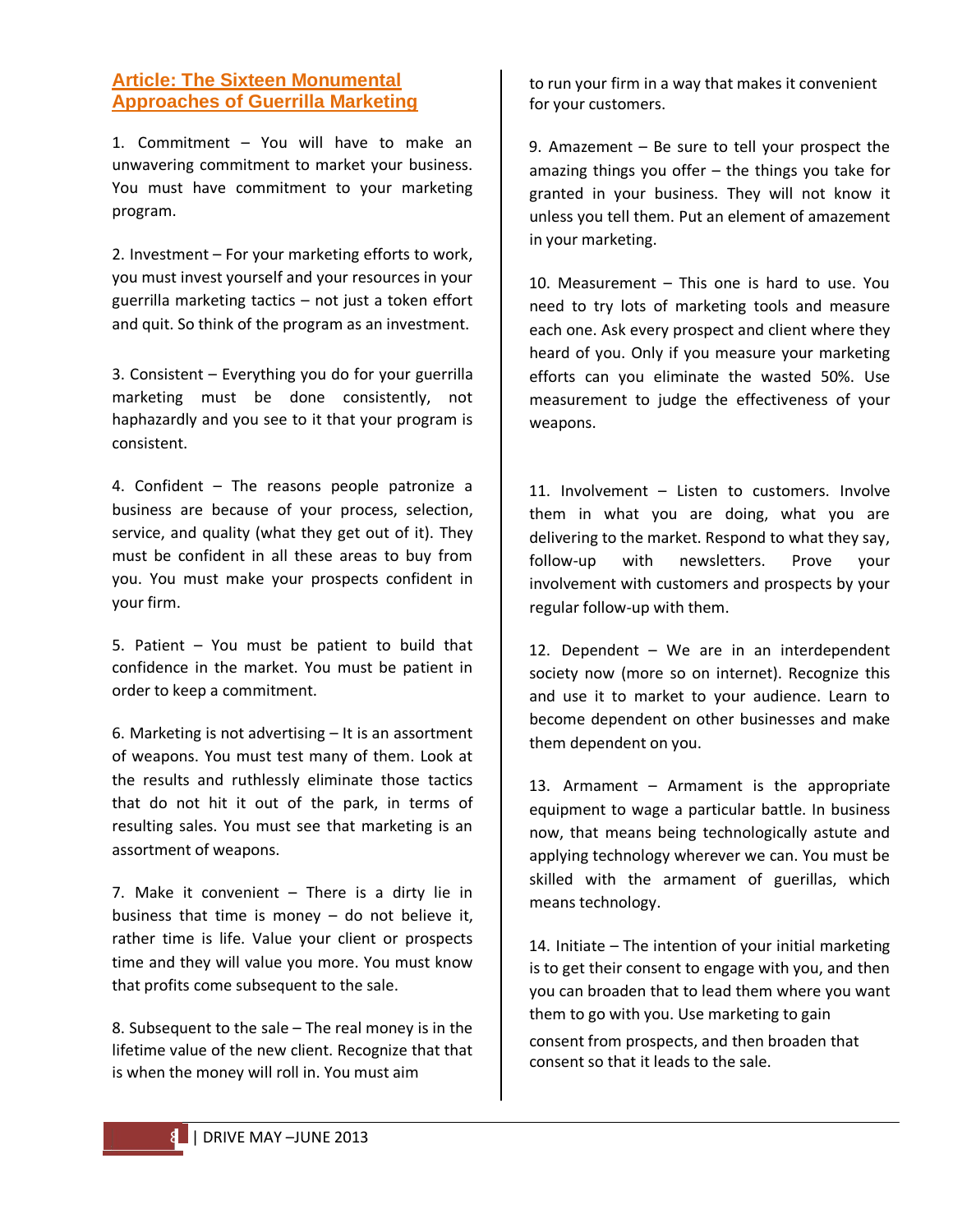15. Sell Content – Make it lush; so it blows their mind; be sure it is fresh. Absolutely, sell the sizzle. But remember that people buy the steak. Sell the content of your offering rather than the style; sell the steak and the sizzle, because people are too sophisticated to merely buy that sizzle.

16. Augment your marketing all the time – You cannot sit on your laurels. You must refine and add to your guerrilla marketing tactics all the time. After you have a full-fledged marketing program, work to augment it rather than rest on your laurels.

**BY:**

**DR. ANKUR AMIN ASSISTANT PROFESSOR SEMCOM**.

## **Fintelligence**

#### **Emerging Trends in Banking:**

#### **Banking Laws Amendment Bill, 2011**

The government introduced a bill in the Lok Sabha that seeks to align voting rights in private banks with shareholding, enhance the central bank's regulatory powers over banks and give greater freedom to state-run banks to manage their capital.

The Banking Laws (Amendment) Bill 2011 proposes to raise the ceiling on voting rights of shareholders of nationalized banks from 1% to 10%. The higher voting rights will help the government attract capital in state-run banks. It also empowers staterun banks to issue bonus shares and make rights issues to raise capital for expansion and meet regulatory requirements. For private sector banks, it removes the voting right restriction of 10% and aligns it with actual shareholding. The amendments will also enhance the regulatory powers of the Reserve Bank of India (RBI) and enable nationalized banks to increase or decrease their authorized capital with approval from the government and the RBI. These banks have a capital ceiling of 3,000 crores. In addition, the Bill proposes to confer powers upon the RBI to impose conditions it deems necessary while granting approval for acquisition of 5% or more share capital of a banking company.

The amendment will also empower the banking regulator to seek information and returns from associate enterprises of banking companies besides inspecting them.

Guidelines for "Licensing of New Banks in the Private Sector"

The Reserve Bank of India issued the final guidelines for new bank licenses, allowing any type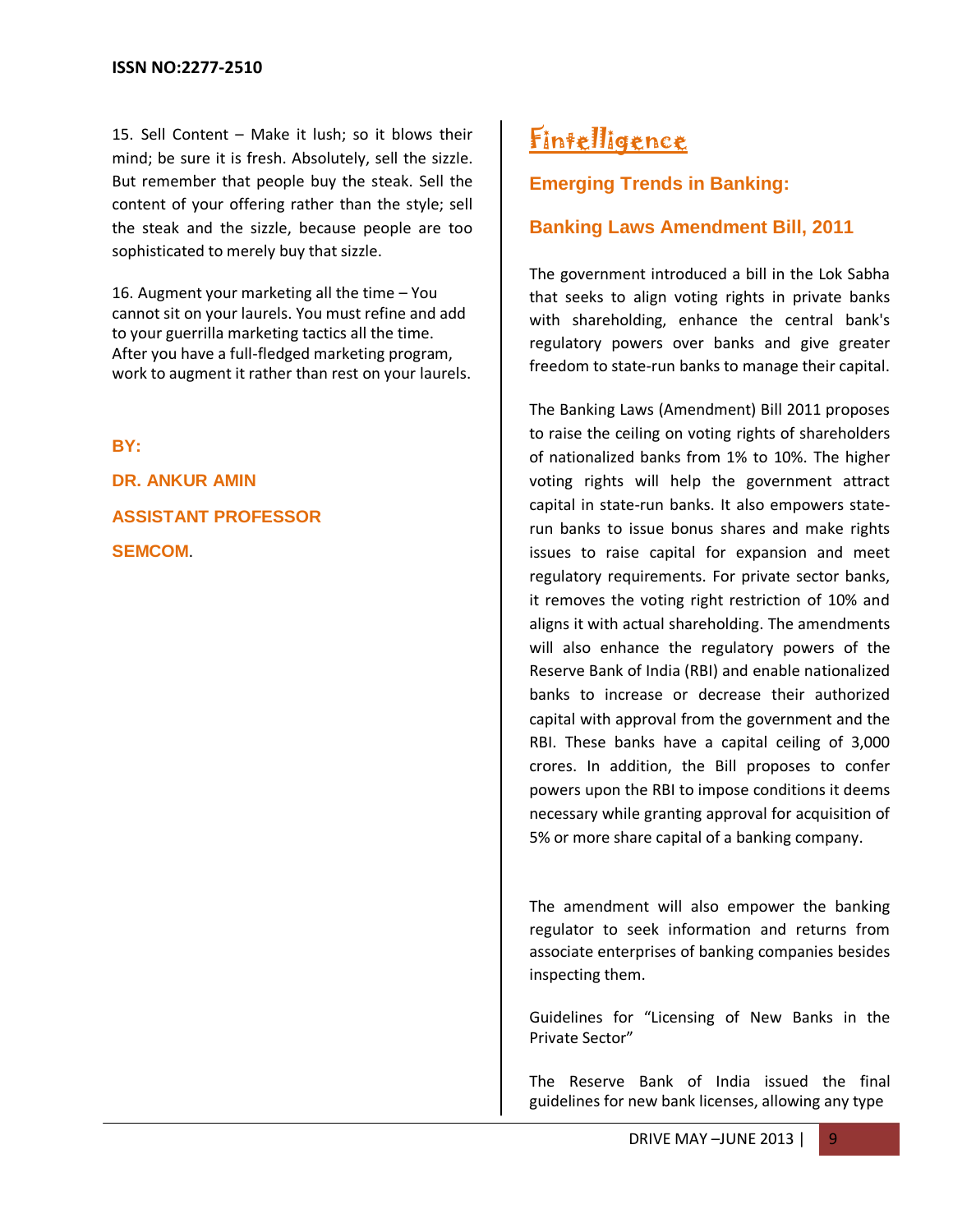of company to apply for a permit, paving the way for new banks after nine years. RBI said it would allow applications till July 1. No specific industry was barred from applying, although draft rules issued in August 2011 had barred real estate companies and brokerages.

But the central bank has put stiff conditions. For example, the guidelines said a promoter group's "business model should not be misaligned with the banking model" and its business should not potentially put the bank and the banking system at risk on account of "group activities which are speculative or subject to high asset price volatility".

[New Lender Guidelines:](http://www.business-standard.com/content/general_pdf/022313_01.pdf)

RBI said successful applicants have a year to set up a bank.

The new banks must make a stock market listing within three years.

It said the aspirants will have to set up nonoperative financial-holding companies (NOFHC), which should hold a minimum 40 per cent of the equity capital in the bank. This has to be reduced to 20 per cent within 10 years and 15 per cent in 12 years from the date of start of business. A NOFHC will be registered as a non-banking financial company with RBI and will be governed separately.

At least half the directors at such holding companies should not be connected to the founder groups, RBI said. "Entities, groups should have a record of sound credentials and integrity, be financially sound with a successful track record of 10 years".

The minimum equity capital required for setting up a bank under the new rules is Rs. 500 crores. Foreign shareholding should not exceed 49 per cent in the first five years.

The new banks must open at least a fourth of its branches in rural areas – a condition, many experts said, almost impossible to achieve.

RBI said applicants meeting the eligibility criteria might not get a permit. Feedback on the applicants will be sought from enforcement and investigative agencies, it said. Public sector entities will be allowed to apply for a license. The draft norms had talked about private sector entities only. Companies that have expressed interest in setting up banks include L&T Finance Holdings, Aditya Birla Financial Services, Shriram Transport Finance, Tata Capital, Reliance Capital and Bajaj Finserv., Religare Enterprises and Mahindra Financial Services.

[Banks urging individual borrowers to buy covers](http://www.topnews.in/banks-urging-individual-borrowers-buy-covers-2356880)

Banks in the country are urging individual borrowers to secure their loans by purchasing insurance policies amid growing concerns that nonperforming assets (NPAs) are likely to increase in the country.

The country's banks have enjoyed lower levels of NPAs. However, there are growing concerns that many borrowers might be unable to repay loans in the coming months. According to banking officials, both public and private sector banks are convincing their customers to buy policies to cover their personal loans and overdraft facilities

[RBI scraps limit on mobile transactions](http://www.topnews.in/rbi-scraps-limit-mobile-transactions-2350109)

Reserve Bank of India (RBI) has announced its decision to do away with the limit of Rs 50,000 per customer per day imposed on mobile transactions. The limit on mobile transactions was imposed in 2009 by the regulator. Under the new rules, the banks will be allowed to fix their own limit on mobile transactions for customers in the country. The RBI had issued guidelines on mobile banking transactions in India in 2008 and had placed certain monetary restrictions on fund transactions.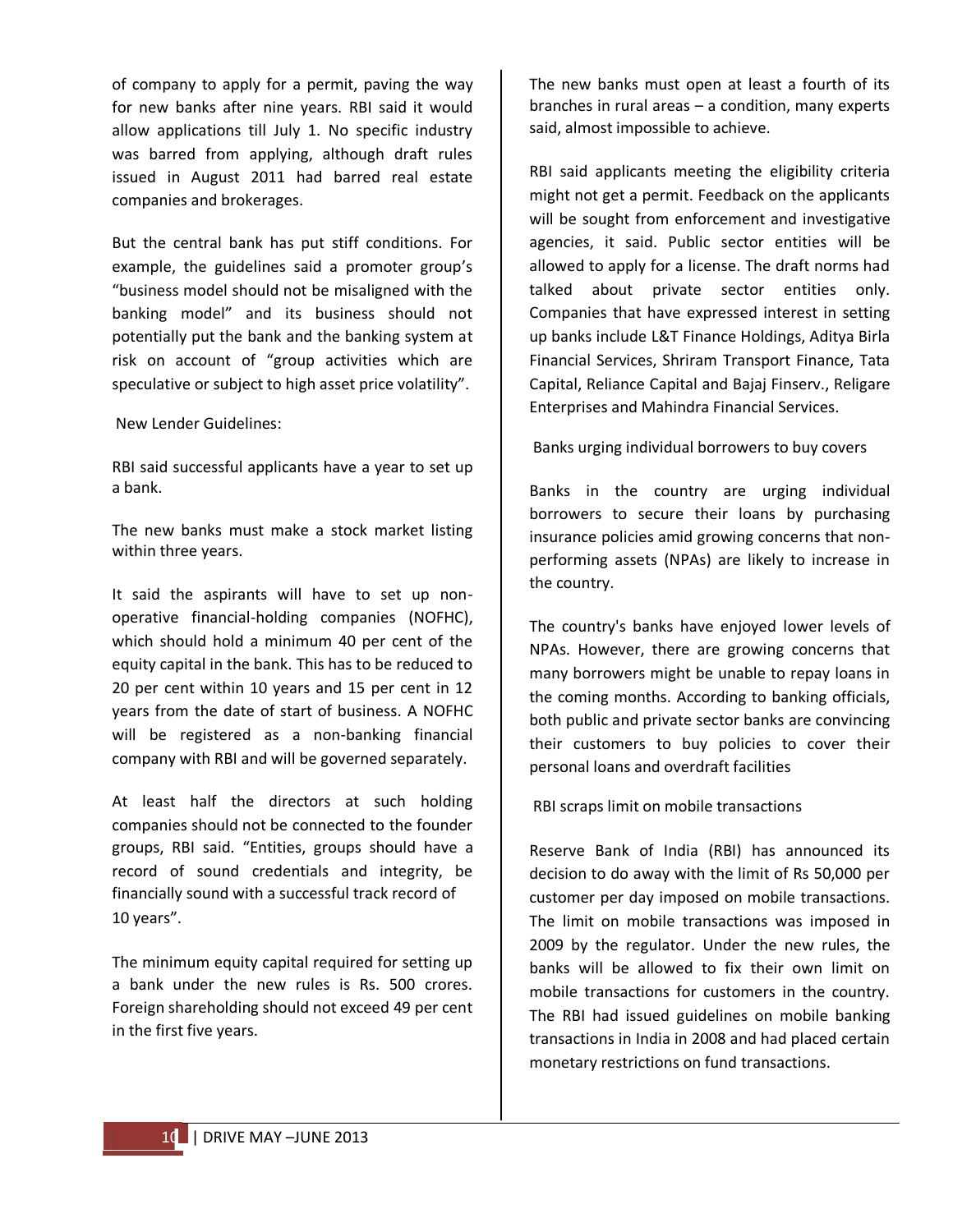[Banks should have to reduce their bulk deposits](http://www.topnews.in/some-banks-may-reduce-rates-bulk-deposits-2349083)

Recently, RBI has instructed the banks to shed off their bulging bulk deposit portfolio. Some banks in the country have started including BOB for which even they may reduce rates for bulk deposits. This move will help the banks to go for the race to increase savings account interest rates in order to attract more customers. However, state-run banks appear more cautious in increasing their rates.

Deregulation of Savings A/c interest rate

Recently, the RBI said banks are free to determine their savings bank deposit interest rate, subject to the following two conditions:

Each bank will have to offer a uniform interest rate on savings bank deposits up to Rs 1 lakh, irrespective of the amount in the account within this limit.

For savings bank deposits over Rs 1 lakh, a bank may provide differential rates of interest, if it so chooses but should not be discriminated from customer to customer.

Till date barring few small banks, no any bank has changed the SB interest rate.

RBI tightens salary account opening rule

The RBI has directed banks to ask for one more proof such as Passport, Driving License, PAN card,

Voter's Identity Card or utility bills, in addition to the certificate issued by the employers while opening salaried bank accounts. RBI feels that insistence on two documents will reduce the chances of misuse of account.

#### Banking by 2015

The survey was conducted by IBM research unit on future banking scenario, which revealed five key trends that will determine market success in 2015:

Customers take control - Customers will be smart, informed and savvy users of financial services. They will only be interested in service providers that can meet their very specific individual needs.

Specialized niche competitors - Market consolidation will continue, making the mega banks even bigger. But they will face many competitors including community banks, industry specialists and non-bank banks that specialize in providing specific services. Partner-competitor relationships will arise.

A new workforce - The need for productivity and efficiency will create new labour and work practices. But there will also be intense competition to attract and retain talent.

Regulated transparency - The need to comply with globally enforced standards of transparency and accountability will force the adoption by banks of integrated, enterprise-wide systems and processes.

Sharply focused technology - The enabler of all this change will be technology that supports rapid, accurate decision making and greater operational flexibility and efficiency. The successful specialists will be those who can track and analyze specific customer needs and speedily meet them with profitable, reliable products.

Even, banks will source products and services from many specialized and best-in-class service providers, including independent and other banks providing white-label products and services. Innovation in products, processes, relationships and business models will be the primary path to sustainable growth.

#### **Damodaran committee recommendations on Customer Service**

The Committee, headed by former SEBI chairman M. Damodaran, was set up by the central bank to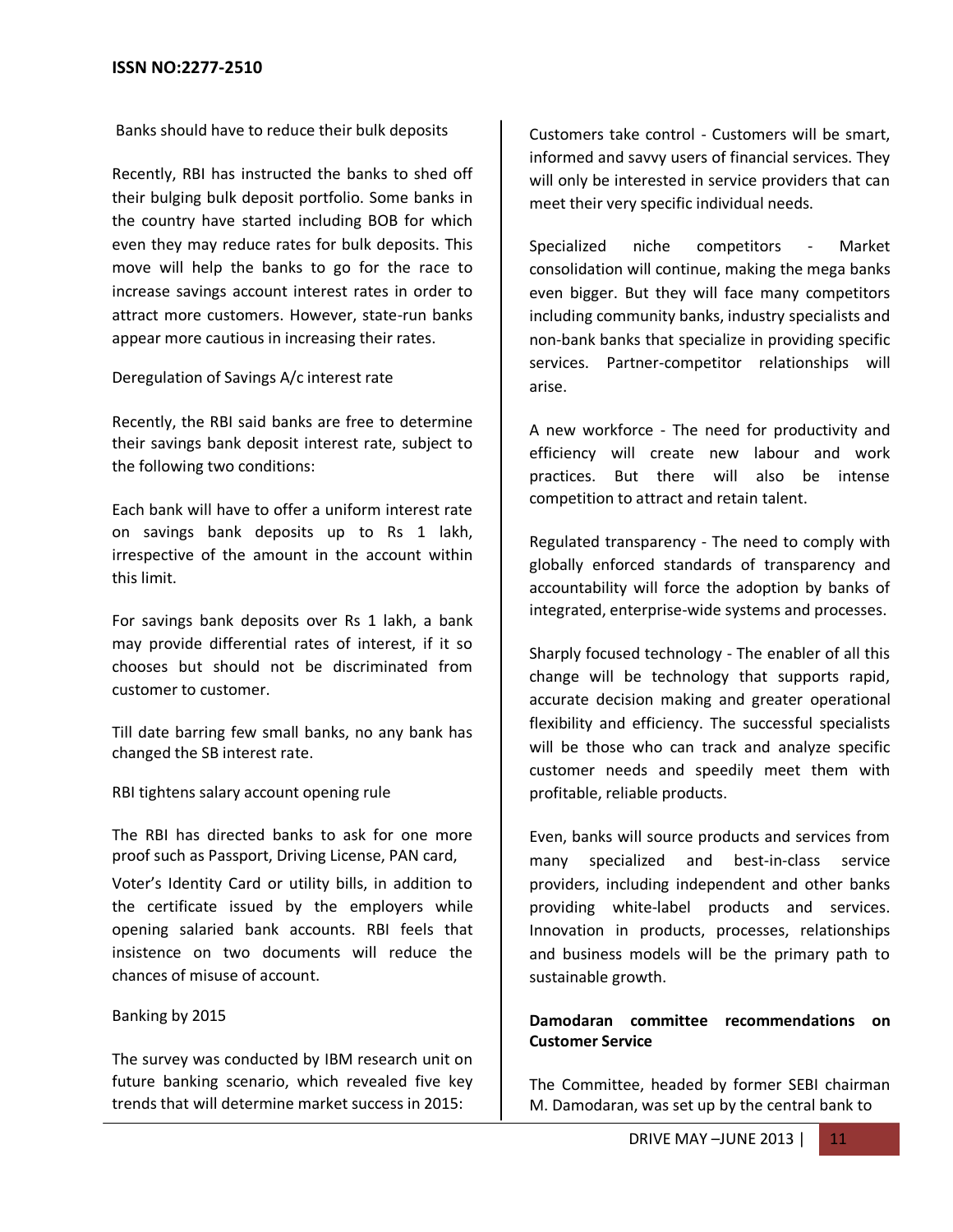look into the issues of customer services and evaluate the existing system of grievance redressal mechanism prevalent in banks, its structure and efficacy and recommend measures for expeditious resolution of complaints.

#### Top of Form

The Reserve Bank of India (RBI) has accepted 88 out of the 230 recommendations made by the Damodaran Committee on customer services. Sources say that the 88 recommendations, where bankers had consensus, include recommendations such as banks should sell standalone financial products and not bundle it with any other product, have been accepted by the RBI. Some pending recommendations such as not imposing pre-penalty on foreclosure of home loan and suggestions made on mobile and internet banking, RBI will have a discussion with IBA (Indian Banking Association).

#### Tightening Shadow Banking activities

The Reserve Bank of India (RBI) is looking at "shadow banking" activities closely and has tightened the regulations accordingly. "Next on the agenda is increasing the surveillance on shadow banking".

According to RBI, the unprecedented increase in shadow banking was a reason for the global financial crisis of 2008. Strengthening regulations on such businesses have been addressed in the Basel-III norms, proposed to become applicable from 2017-18.

Lately, non-banking finance companies (NBFCs) have attracted the central bank's attention for various reasons. RBI said, "We are pro-NBFC, but it being essentially a part of the shadow banking system, it has to be tightened under Basel-III norms".

According to the draft, banks would get time up to March 2017 to meet capital adequacy norms. Basel implementation has been made longer to ensure

least disruption, as banks' earnings are likely to come under pressure due to the higher capital requirements. Banks would need to raise productivity to protect return on equity. RBI has set up a committee to look into ways of developing a fixed rate loans model in the current interest rate environment.

#### Installing 'Off-site ATM'

As per the guidelines of RBI, the customer maintaining Saving Bank Account may withdraw the money from any Bank's ATM, 5 times with ceiling of

Rs.10000 per transaction during any calendar month without any charge. Now, even balance enquiry also considered as a transaction (towards max.5 free transaction). But for such transactions certain charge has been prescribed by RBI which is to be paid by the Customer's Bank to the Bank whose ATM is being used. Also, this facility is available free of cost to only Saving bank account holders and other account holders may enjoy this facility at Rs. 20 per transaction.

So, now individual bank has to formulate its strategy regarding installation of new ATMs or sharing of other Bank's ATM. This has emerged as a new area of commission income and even banks are now focusing on other Bank's ATM where queue is there, so that an additional ATM can be installed, just to tap the commission income.

Dealing with Dishonoured Cheque:

As part of Customer Service guidelines, RBI has framed the following rules to be followed by banks, in case of dishonor of cheques:

Returning of dishonored cheques - These instruments should be dispatched to the customer promptly without delay, in any case within 24 hours.

Procedure for return/dispatch of dishonoured cheques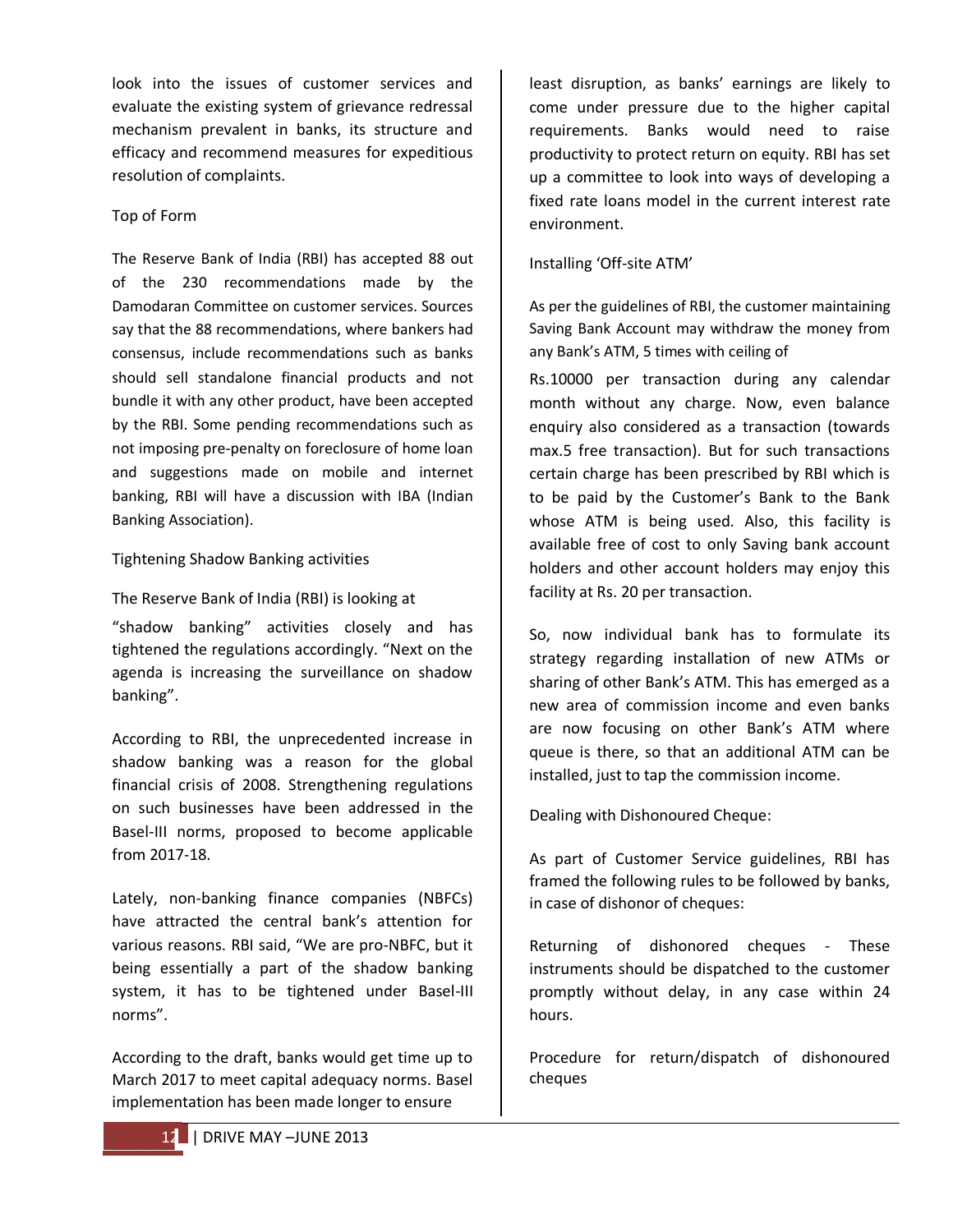(i) The paying bank should return such cheques presented through clearing houses strictly as per the return discipline prescribed for respective clearing house in terms of Uniform Regulations and Rules for Bankers' Clearing Houses.

(ii) In relation to cheques presented direct to the paying bank for settlement of transaction by way of transfer between two accounts with that bank, it should return such dishonoured cheques to payees/holders immediately.

(iii) Cheques dishonoured for want of funds in respect of all accounts should be returned along with a memo indicating therein the reason for dishonour as "insufficient funds".

Dealing with incidence of frequent dishonor:

(i) Banks should introduce a condition for operation of accounts with cheque facility that in the event of dishonour of a cheque valuing Rs.1 crore and above drawn on a particular account of the drawer on 4 occasions during the financial year for want of sufficient funds in the account, no fresh cheque book would be issued. Also, the bank may consider closing current accopunt at its discretion. However, in respect of advances accounts such as cash credit or overdraft account, the need for continuance of these credit facilities and the cheque facility relating to this account should be reviewed by appropriate authority higher than the sanctioning authority.

#### (ii) For introduction of the condition mentioned at

(i) above in relation to operation of the existing accounts, banks may, at the time of issuing new cheque book, issue a letter advising the constituents of the new condition.

(iii) If a cheque is dishonoured for a 3rd time on a particular account of the drawer during the financial year, banks should issue a cautionary

advice to the customer drawing his attention to the condition and consequential stoppage of cheque facility in the event of cheque being dishonoured on 4th occasion on the same account during the financial year. Similar cautionary advice may be issued if a bank intends to close the account.

Foreign banks must be locally incorporated:

After the global financial crisis, regulators the world-over are insisting local incorporation to ensure that local businesses are not hurt if there is any unpleasant event. Incidentally, in case of banks present in India, such protection is already present, as foreign bank branches are required to maintain capital locally and meet prudential guidelines on capital adequacy and exposure limit. Even that, RBI now wants the conversion of foreign bank branches into wholly-owned subsidiaries, to exercise better control over the operations of foreign banks in India.

News having impact on banking:

Postal department gets RBI nod for launch of prepaid debit cards (Rs.1000 to Rs.50000) and to install ATMs.

RBI allows RRBs to open branches in Tier- II centre without prior approval.

Bank-wide portal for best services, where customer can enquire about the return on deposit, cost of advances, etc.

RBI wants to do away with post-dated cheques in all fresh loans and is also debating to put the charge on cash deposits and withdrawals in current accounts above certain limits by the banks.

Setting of a Centralized KYC Registry Cell for the entire financial sector through implementation of UCIC (Unique Customer Identification Code).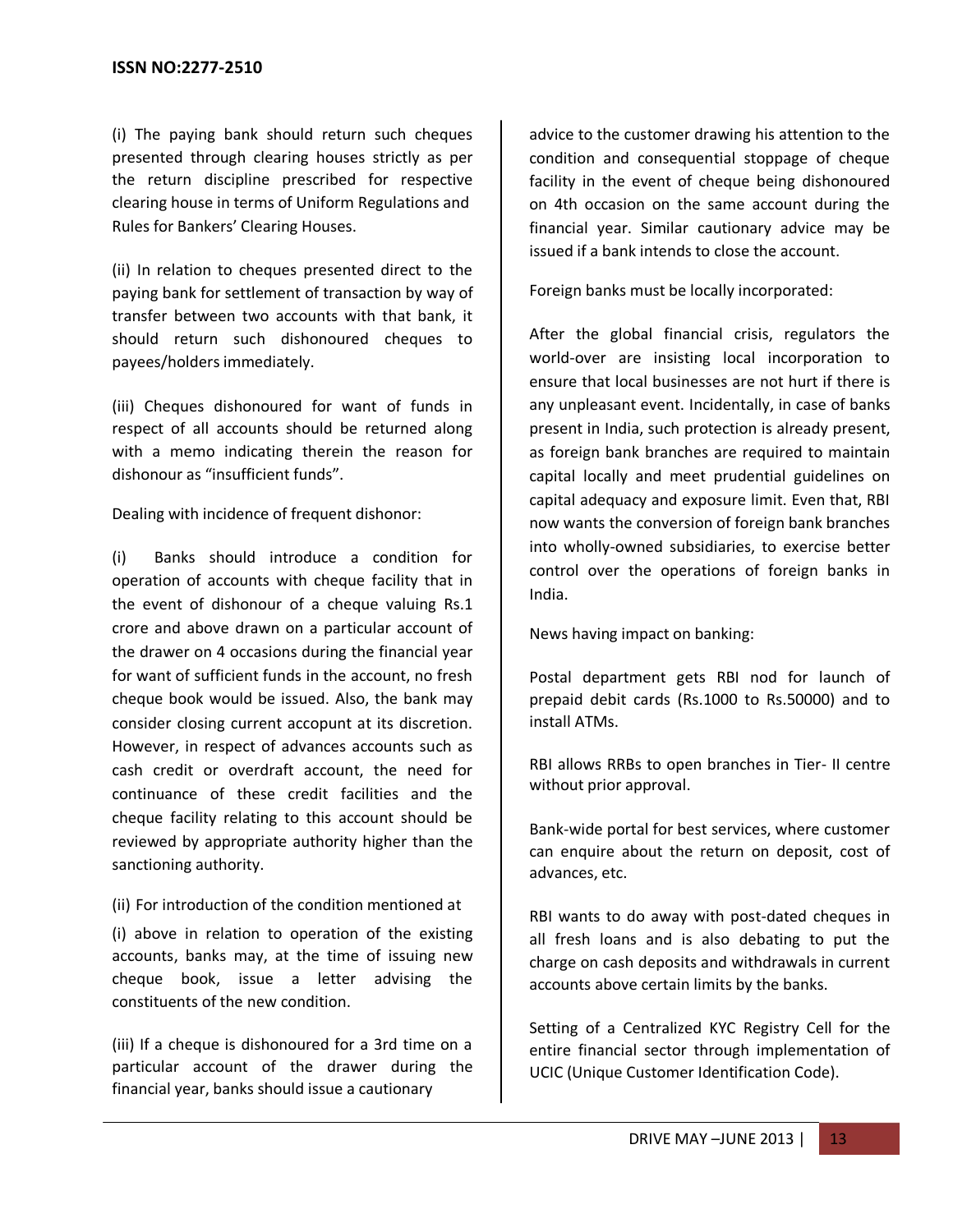Disclaimer: This article is based on study material of BOB as a part of their promotion exercise updated till February 28, 2013.

**BY:**

**DR. KAMINI SHAH**

**ASSISTANT PROFESSOR,**

**SEMCOM.**

#### **CommuniCare: Content Creation for Mobile TLP (Teaching Learning Process)**

It is for sure now that mobile devices are changing the academic environment in general, and of teaching - learning process and teacher performance in particular. Mobility has ushered in a new generation of learning. And there is a high demand of always getting connected, interactive, and social. Tablet devices, especially after the adoption of Apple iPad, are having major impact on teaching and learning. Factors like larger screens and touch navigation are conducive to effective impart of learning content and interactive multimedia.

Many companies are coming in to education market to provide with state-of-the-art devices, say Tablets, Wi-Fi hotspots, and lecture capturing and distributing systems. We are truly experiencing the high-tech teaching – learning culture. These devices and applications are only to enhance of T- L mobility. However, without content, these devices are merely portable communication gadgets.

The challenge for most educators is the creation of learning content and the teaching methodology that suits new-generation learning. Many institutes, who have opted for mobile TLP find themselves with a significant gap between their existing content and the demands of today's learners.

Mobile devices are a new way of learning for students who have grown up with them and will continue to use them in some form for the rest of their lives.

Following are five apps of Apple-iPhone which can help teacher's mobile device to facilitate TLP.

Keynote (iOS) **/ PowerPoint** (Android) — an app to create, edit and share professional-looking presentations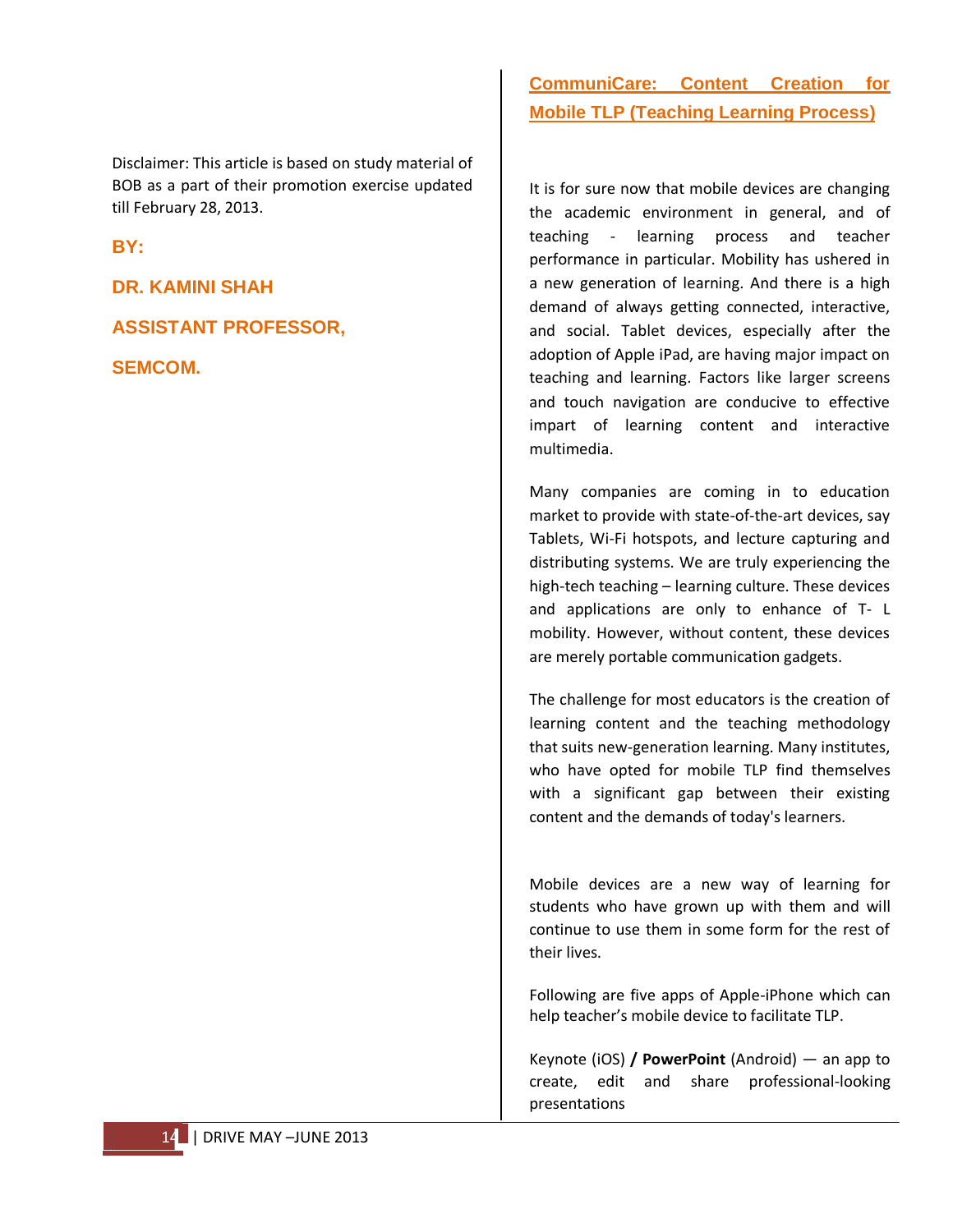Pages (iOS) **/ Word** (Android) — a word-processing app

Numbers (iOS) **/ Excel** (Android) — an app for making spreadsheets, tables, charts and forms…and for tracking attendance

[Note: If you are an Andriod user, the QuickOffice Pro app bundles together PowerPoint, Word and Excel.]

**A whiteboard app** — try ShowMe Interactive Whiteboard (iOS) or Whiteboard Pro (Android)

**Apple App Store** (iOS) **/ Google Play** (Android) the app stores that come preloaded on every mobile device, both of which have education specific sections Apple and Google

Mobile devices have transformed the entire education system. Several resources are available to help and support this trend. The process of TLP through mobile has emerged in a way that forces the teacher to give control to the learner. When a classroom is equipped with iPads, iPods, Tablets, or Phones the learning is literally put in the hands of the students. The teacher only has to facilitate learning and manage the learning.

Here are some Mobile Learning resources which will help any educator who is a novice to integrating mobile with his or her Teaching Learning Process.

<http://ro.uow.edu.au/newtech/> New technologies, new pedagogies: Mobile learning in higher education

[http://issuu.com/jackiegerstein/docs/mobile\\_learni](http://issuu.com/jackiegerstein/docs/mobile_learning)  [ng](http://issuu.com/jackiegerstein/docs/mobile_learning)

[Mobile Learning Guide Pt 1: Designing it Right](http://www.kineo.com/nz/elearning-reports/mobile-learning-guide-part-1-designing-it-right.html) by Kineo

Wise Pastry:

[http://primarypad.com](http://primarypad.com/)

(Web-based word processor that allows pupils and teachers to work together in real-time)

**BY:**

**MS. NISHRIN PATHAN**

**ASSISTANT PROFESSOR,**

**SEMCOM.**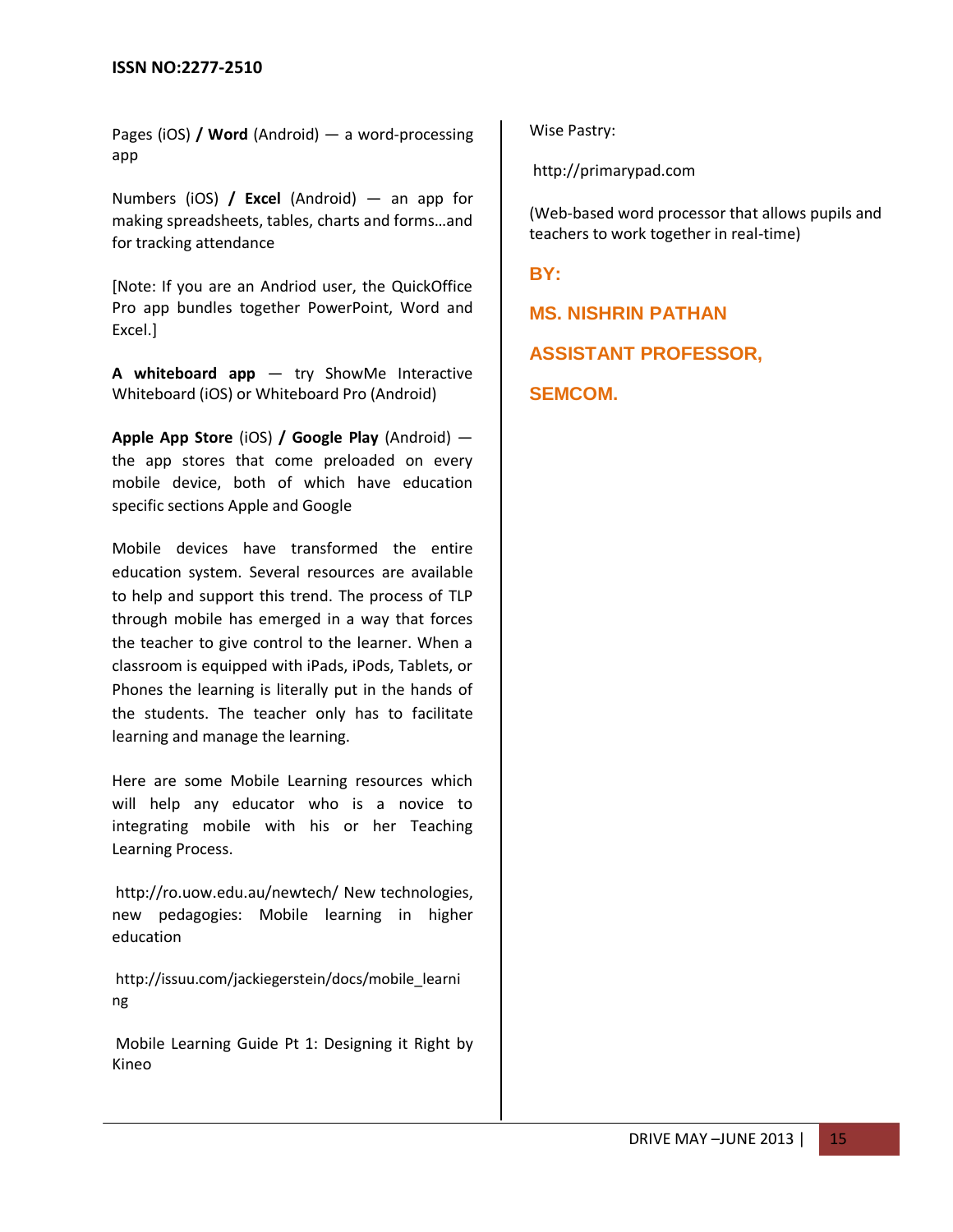#### **MY VOICE:**

#### **Major Lawn Tennis Championships (Grand Slams)**

Numerous lawn tennis championships are played throughout the year. But the success of lawn tennis players is measured in terms of winning grand slam lawn tennis championships. There are four grand slam lawn tennis events namely, Australian open, French open, Wimbledon and US open. Australian Open is generally played in the month of January followed by French Open in the month of May, Wimbledon in the month of June-July and US Open in the month of August-September.

Australian Open and US Open are played on hard courts, French Open is played on clay court and Wimbledon is played on grass court. All the three surfaces require lawn tennis players to be quite versatile and adjust their game to the requirements of the surface. French Open is played on clay court, and generally suits the players who can dominate the game from the baseline. There are lots of rallies and players have to be at their athletic best to win the points. Wimbledon is played on grass court, which is a faster surface than clay court. Players who have huge serve, are good at serve and volley, and can play best from both the baseline and the net have better chances of winning Wimbledon. The difference in playing surface and their impact on performance of players can be understood by the fact that in history of lawn tennis there are only few players like Bjorn Borg, Rod Laver, Andre Agassi, Roger Federer, Rafael Nadal, Steffi Graf, and Martina Navratilova who have won both the French Open and Wimbledon. There are players who have won Wimbledon but could not win French open in their career and vice versa. Fabulous players Pete Sampras, Stephen Edberg, Boris Becker Won Wimbledon but could not win French open, Ivan Lendl won French Open but could not win Wimbledon. Don Budge, Rod

Laver, Steffi Graf and few other players have won all the four major championships. The list of players winning grand slams (all the four major championships) is suggestive and not exhaustive.

Major Lawn Tennis championships on different playing surfaces, require adaptation, adjustment and versatility as well as test of Lawn Tennis skills. It also educates us, that to be successful in any worthy human endeavor be it teaching, business administration one has to be versatile, adaptable and skilled. In some of the grand slam matches the players saved the match point and went on to win the championship. This also suggests that not only Lawn Tennis requires good playing skills but also strong positive attitude and never give up attitude.

Web References:

en.wikipedia.org/wiki/Grand\_Slam\_(tennis)

## BY: **Mr. SUNIL CHAUDHARY ASSISTANT PROFESSOR, SEMCOM.**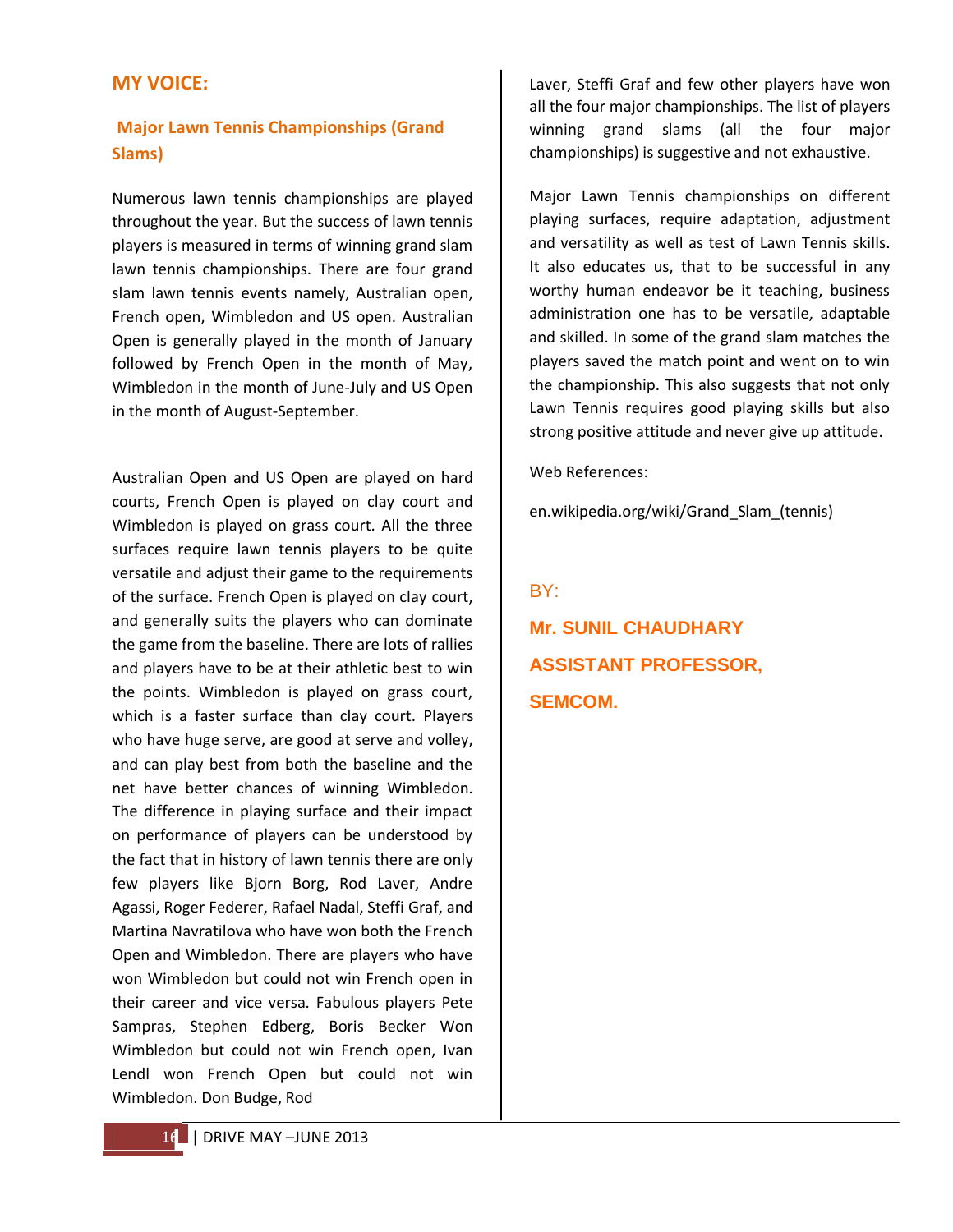#### **ManageAnt:**

Physical marketing is utilized to effectively promote various products and services that we use in our everyday life. In Physical marketing the person himself goes to the market and gives awareness to target customers. Common examples of products marketed by this method include everything from detergents, FMCGs, vehicles and music systems to televisions, computers, furniture etc. Physical marketing is also used to promote certain services like telecommunication, travel tickets, internet services and many other such subscription services.

There are certain features of Physical Marketing Management:

- It manages with cash on delivery.
- Bargaining can be done by an individual.
- There is a common market for all.
- Demonstration is shown before buying  $\bullet$  . products.
- Trial facility is available with Physical marketing.
- All types of products are available.
- It is easy to illiterate person.

Physical marketing Management is a painstaking and lengthy process which is used to create media hype and market buzz. Physical marketing involves cold calling, direct marketing, print media advertising and electronic media advertising through which marketers promote their products and services very effectively. Physical marketing affects a large segment of the overall population. A large budget is required for effective physical marketing campaigns. Human resource requirements for a physical marketing campaign are typically in 2 digits. Physical marketing can only target a specific geographical location. It is difficult to target specific customers with physical marketing. Looking Forward!!!

**BY: DR. VIGNA OZA ASSISTANT PROFESSOR, SEMCOM.**

#### **Being: Why does it happen with me???**

It was a Sunday morning. Atul, age 30, went to a Shiv Mandir near his home. He was unhappy with the atmosphere and the politics at his job place. He had many complaints and questions – Why the people around him targeted him? Why he was given more duties and not others? Why, at the same time, he was considered to be a person who did less work? He went there in order to get solution, moreover – mental peace. In frustration, he started complaining to God. There was only a saint in that Shiv-Mandir and he was busy with his meditation. Atul, then, asked a question to God,

"Why does it happen to me and not others? Why only me?" At the very moment that saint turned his face and called Atul. He then said a simple thing to Atul and it changed his entire life. The saint said, "When you got the appointment letter from the very same firm, did you ask the same question to God?"

It does look a simple line but it carries deep meaning. In our daily life, we face many problems. It is said that every day is a new challenge and a struggle is waiting for us spreading its arms. And in this daily struggle, we have to face some unwanted things and comments which force us to ask a question to God - Why it happens to me and not others? The thing, which was told by the saint to Atul focuses on the psychology of human beings. We, always, ask this question to God, when something bad happens to us, and not when something good happens to us. When something good happens to us, we are, at that time, also chosen by God, so why do we not ask the same question to God - Why it happened to me and not others?

We, human beings, think that nothing bad should happen to us. Our bucket of life should be filled with good-good things. No speed breakers should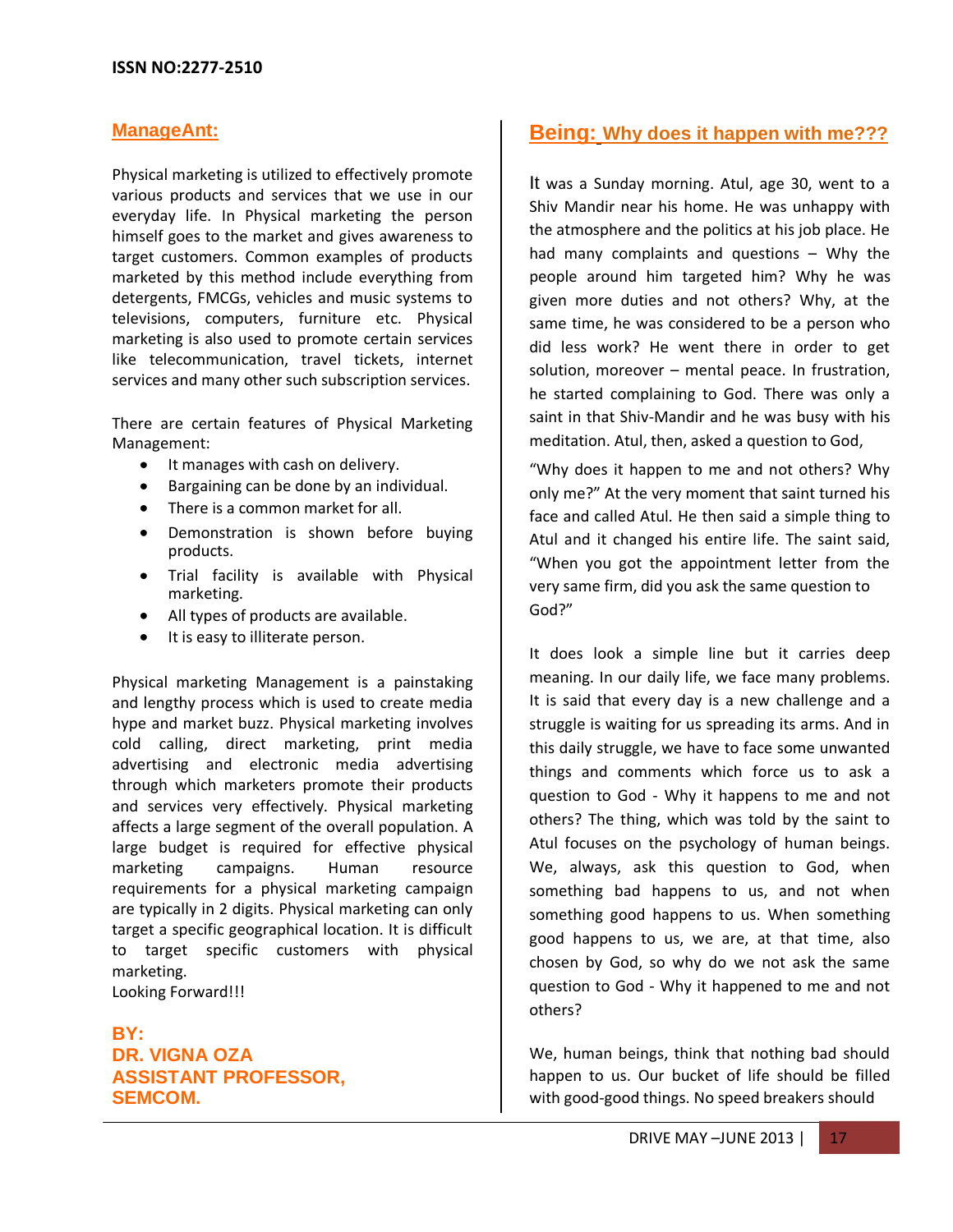be there on the way of progress. Our life should always be like the bed of roses. It is not possible for mortals. If there is something good in this world, there is going to be an opposite as well. When you talk about God, you also believe in the existence of Evil. Similarly, when someone is criticizing you, it does mean that the other is praising you. When someone says at your job place that you are not doing any work, the other is with you. At the same time, we must understand that, no situation is permanent in this world. Whether the situation is good or bad, it is not going to be there forever. We must respect, whatever is given by the almighty to us.

A child cries a lot, when the doctor injects it, but looking at its tears no father says that he would not want this injection for his child. The father or mother has to be strict and hold the child tightly. The injection hurts a lot. All of us remember that pain till date. But, we also know that, the injection was for our betterment.

We must respect and receive the blessings of God in whatever way He gives. Whether He gives some bitterness or He gives roses and admiration, they are for our betterment. Never neglect the gift of God, because He never gives something bitter to one child and admiration to another forever.

I share, because if these words in my notebook can motivate me magically, then I would be motivated completely if I follow these motivational quotes. Because I believe if a person is strong enough from inside, and work upon his mistakes, he/she can fly high, can achieve heights.

#### **BY:**

#### **MR. DIPAN BHATT**

**ASSITANT PROFESSOR,**

#### **SEMCOM.**

#### **Contributors:**

"DRIVE" is regular monthly e-news letter published by **SEMCOM**. This e-news letter deals in all

aspects of management, commerce, economics**,** technology and Humanities. It is open for all students, alumni, teachers and professionals dealing with above stated areas.

Your contribution in the form of research papers, articles, review papers, case studies are invited for publication. All papers received by us will be published after the approval of our Editorial Team.

You are requested to send your article to [kpatel@](mailto:kpatel@semcom.ac.in)SEMCOM [.ac.in](mailto:kpatel@semcom.ac.in)

OR

mail at:

SGM English Medium College of Commerce & Management (SEMCOM)

Opp. Shastri Ground Vallabh Vidyanagar - 388 120 GUJARAT INDIA

Tel. No. : +91 2692 235624, 231811 Fax. No. : +91 2692 235624